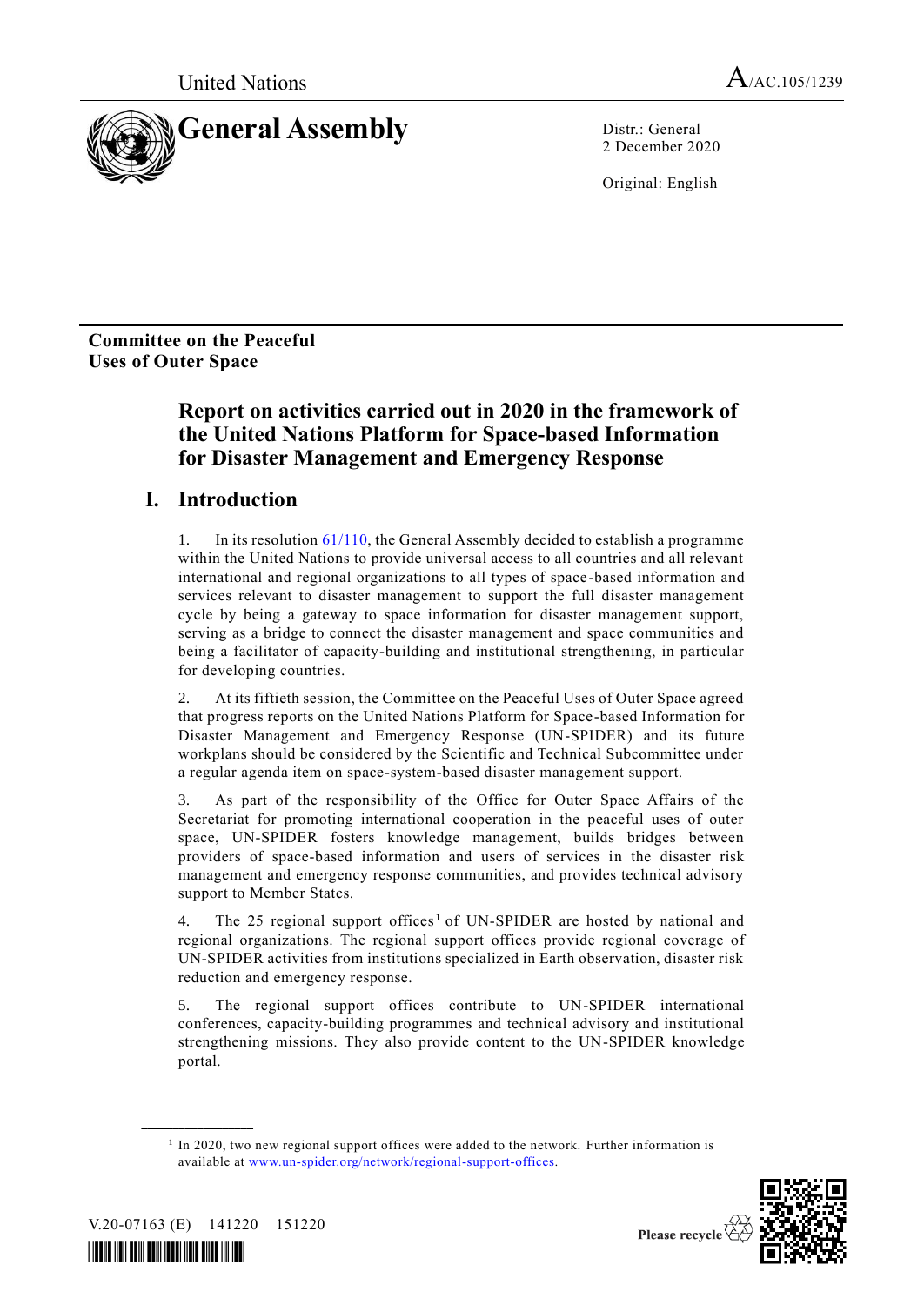6. The present report contains a summary of activities carried out under the UN-SPIDER programme in 2020.

# **II. Activities carried out in 2020**

7. The work carried out by UN-SPIDER in 2020 was implemented with the resources allocated through the regular budget of the United Nations and with voluntary and in-kind contributions from Member States and collaborating entities. Most activities were carried out in a virtual format owing to the coronavirus disease (COVID-19) pandemic.

8. A virtual meeting of the UN-SPIDER regional support offices was conducted on 4 and 5 November 2020. The meeting served as an opportunity to introduce the two new regional support offices, to provide updates on ongoing and upcoming activities and to discuss thematic issues.

As part of its technical advisory support activities (see sect. A below), UN-SPIDER conducted one technical advisory mission to Tunisia and provided virtual support to several countries in Africa, Asia, Latin America and the Caribbean. The programme also provided short-term consultants to carry out activities at the national level in Mongolia and Sri Lanka.

10. The outreach activities conducted by UN-SPIDER (see sect. B below) included virtual workshops, conferences, webinars, training courses and side events, and UN-SPIDER contributed to various outreach activities conducted by partners.

11. The programme supported emergency responses in several countries and promoted the universal access initiative of the Charter on Cooperation to Achieve the Coordinated Use of Space Facilities in the Event of Natural or Technological Disasters (also referred to as the "International Charter on Space and Major Disasters") among disaster management authorities of 12 countries.

12. The programme supported the activation of the Copernicus Emergency Mapping Service and the Copernicus Risk and Recovery Service following floods triggered by Hurricanes Eta and Iota in Central America. In addition, UN-SPIDER generated tailor-made space-based information for national disaster management agencies in countries that experienced floods (Guatemala, Honduras, Niger and Nigeria), droughts (El Salvador, Gambia and Mozambique), forest fires (Guatemala, Honduras, Niger and Tunisia) and landslides (Mexico) (see sect. D below).

# **A. Technical advisory support**

13. The activities carried out in 2020 included one technical advisory mission to and training (in person) in Tunisia, and virtual technical advisory and training sessions with Colombia, El Salvador, Guatemala, Honduras, the Lao People's Democratic Republic, Mongolia, Mozambique, the Niger, Nigeria and Sri Lanka.

# **Technical advisory mission to Tunisia, 4–6 March 2020**

14. At the request of, and in coordination with, the National Civil Protection Office of Tunisia, UN-SPIDER carried out a technical advisory mission to Tunisia from 4 to 6 March 2020 in order to identify the needs of the country regarding and help it to take full advantage of space-based information for disaster management. The mission was carried out with the support of experts from the Algerian Space Agency, the Romanian Space Agency, the National Observatory of Athens and the Copernicus Emergency Management Service.

15. The mission visited six government agencies, including the National Civil Protection Office, and universities, and met with the United Nations country team, which supports national disaster management efforts. The mission took note of the use by these institutions of geographical information systems and of their efforts to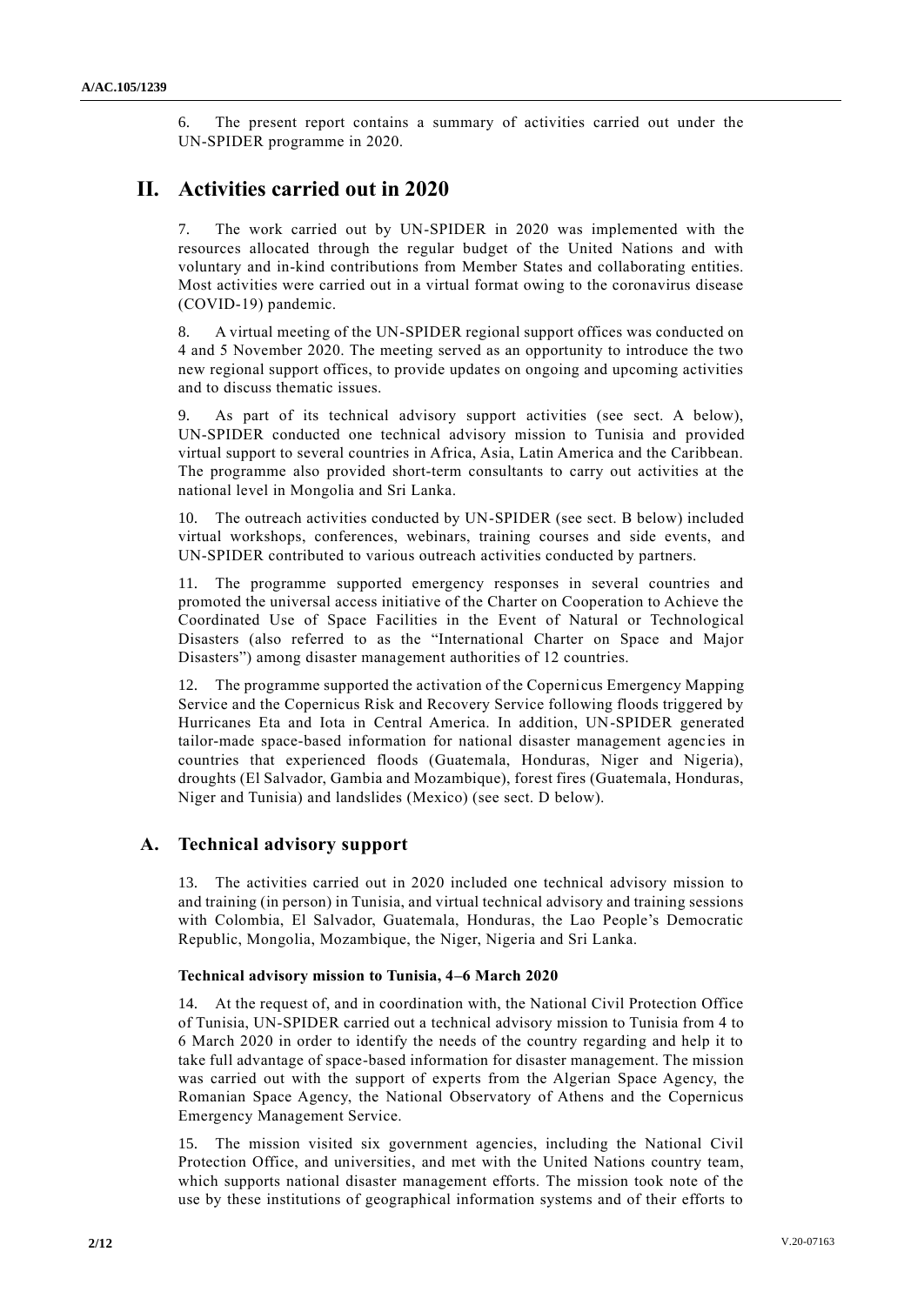use satellite imagery to analyse natural hazards in the country. The mission also noted that the National Civil Protection Office was an authorized user of the International Charter on Space and Major Disasters and that the country had requested the activation of the Copernicus Emergency Mapping Service for floods in 2018.

16. The mission included a workshop with more than 20 participants from nine institutions. At the workshop, Tunisian counterparts involved in disaster management were given a presentation on the UN-SPIDER programme and encouraged to engage in inter-institutional cooperation and sharing of geospatial information.

#### **Virtual technical advisory support to Nepal, June 2020**

17. A briefing session was held with the newly established National Disaster Risk Reduction and Management Authority. The discussion between the Authority and the Resident Coordinator's Office enhanced cooperation in Nepal and paved the way for the provision of increased support to the country in 2021.

#### **Virtual technical advisory support to the Lao People's Democratic Republic, October 2020**

18. The UN-SPIDER mission was scheduled to take place in Savannakhet Province from 11 to 15 May 2020. The purpose of the mission was to offer technical advisory support with a view to improving disaster risk management, early warning systems, emergency response and institutional capacity. However, owing to the COVID-19 pandemic, the mission has been postponed and a virtual format through which to deliver the mission's objectives is being sought.

19. A high-level technical advisory meeting was conducted on 19 October 2020 and was attended by the Member of Parliament and Vice-President of the Economic, Technology and Environment Committee of National Assembly, the Vice-Governor of Savannakhet Province and other senior officials. Representatives of two UN-SPIDER regional support offices, the International Water Management Institute and the Asian Disaster Preparedness Centre also attended the meeting.

20. As a follow up, a joint project proposal between UN-SPIDER regional support offices and the Lao People's Democratic Republic will be prepared for flood and drought monitoring, early warning for disaster preparedness and the building of resilience among smallholder farmers.

### **Virtual support to Honduras, July to December 2020**

21. UN-SPIDER held six webinars and discussion sessions with staff at the Forest Conservation Institute of the Ministry of Environment and staff at the national office of the Food and Agriculture Organization of the United Nations in order to raise awareness of novel satellite technologies and products for monitoring forest fires. Participants took note of the UN-SPIDER recommended practice on burn severity mapping, the capacity of the Sentinel-5P satellite to monitor smoke dispersion in the atmosphere and a procedure developed in Colombia for assessing the susceptibility of vegetation to forest fires.

22. As a follow-up, UN-SPIDER will provide technical advisory support to the Forest Conservation Institute through the creation of a 20-year database of forest fires (2000–2020), the modelling of the susceptibility of vegetation to forest fires in two geographical areas identified by the Institute and dedicated training on the use of these novel applications.

#### **Virtual support to Mozambique, August to December 2020**

23. UN-SPIDER and the Federal University of Santa Maria of Brazil (a UN-SPIDER regional support office) conducted three webinars for staff at the National Institute for Disaster Management, the National Meteorological Institute, the Regional Water Administration Authorities, the Ministry of Public Works, Housing and Water Resources, the Mozambique Red Cross and universities in order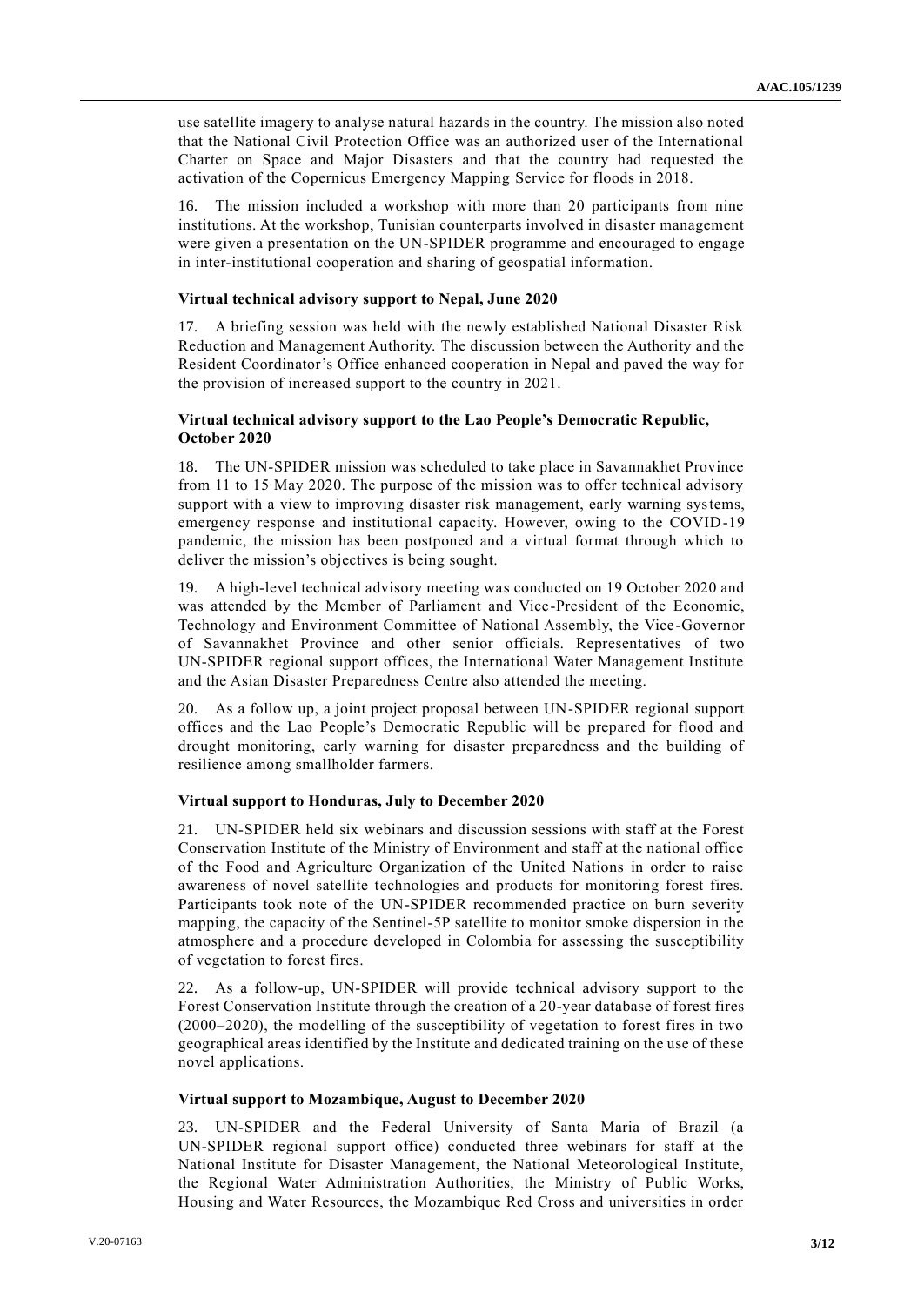to raise awareness of the applications of novel satellite technologies and products to monitor droughts and map the geographical extent of floods. The National Institute for Disaster Management, the Regional Water Administration Authorities and the Ministry of Public Works, Housing and Water Resources gave presentations on their efforts to monitor floods and droughts; the development of an information system on arid and semi-arid areas; the use of the Africa risk capacity tool by the National Institute for Disaster Management; and efforts by the Ministry of Public Works, Housing and Water Resources to monitor droughts.

24. UN-SPIDER, together with the National Institute for Disaster Management, the National Meteorological Institute and other institutions, including universities, discussed the establishment of a technical, inter-institutional team that would focus on the generation of geospatial information to support disaster management using geographical information systems and Earth observation applications.

#### **Virtual support to Colombia, August to November 2020**

25. UN-SPIDER and the Agustin Codazzi Geographic Institute of Colombia (a UN-SPIDER regional support office) conducted two webinars for staff at the National Disaster Risk Management Unit and the Geological Survey of Colombia. UN-SPIDER visiting scientists presented the results of and challenges involved in the development of a methodology to map landslides triggered by earthquakes. The webinars also provided an opportunity to discuss the standard operating procedures for the activation of the International Charter on Space and Major Disasters.

26. In addition, UN-SPIDER was invited to participate in the eighth meeting of chiefs of the information technology offices of institutions linked to the agricultural sector, which was organized by the Ministry of Agriculture and Rural Development of Colombia. A UN-SPIDER visiting scientist delivered a presentation on the use of Earth observation technologies in the agricultural sector, with a focus on droughts and forest fires.

#### **Virtual support to Guatemala and Honduras following forest fires in May 2020**

27. In order to raise awareness of the new products available for the monitoring of forest fires and the UN-SPIDER recommended practice on burn severity mapping, a visiting scientist created maps of the burn severity of forest fires in Peten Province, Guatemala, and the central region of Honduras in May 2020.

#### **Virtual support to El Salvador in December 2020**

28. At the request of the National Civil Protection Directorate of the Ministry of the Interior, UN-SPIDER participated in four workshops organized by the Directorate for its staff in four provincial offices. UN-SPIDER facilitated the virtual participation of experts from several regional support offices and national disaster management agencies of Latin American countries.

#### **Virtual support to the Niger and Nigeria, September and October 2020**

29. At the request of the National Emergency Management Agency and the National Space Research and Development Agency of Nigeria, UN-SPIDER conducted three webinars to present UN-SPIDER resources and showcase how space technologies could support flood and drought monitoring efforts. During the virtual meetings, the two agencies discussed their use of geospatial data and geographical information systems in disaster management.

30. UN-SPIDER also conducted an online meeting with the General Directorate for Civil Protection of the Niger to provide an overview of the UN-SPIDER programme and its technical advisory support activities, in particular, with a view to engaging in joint activities in the future.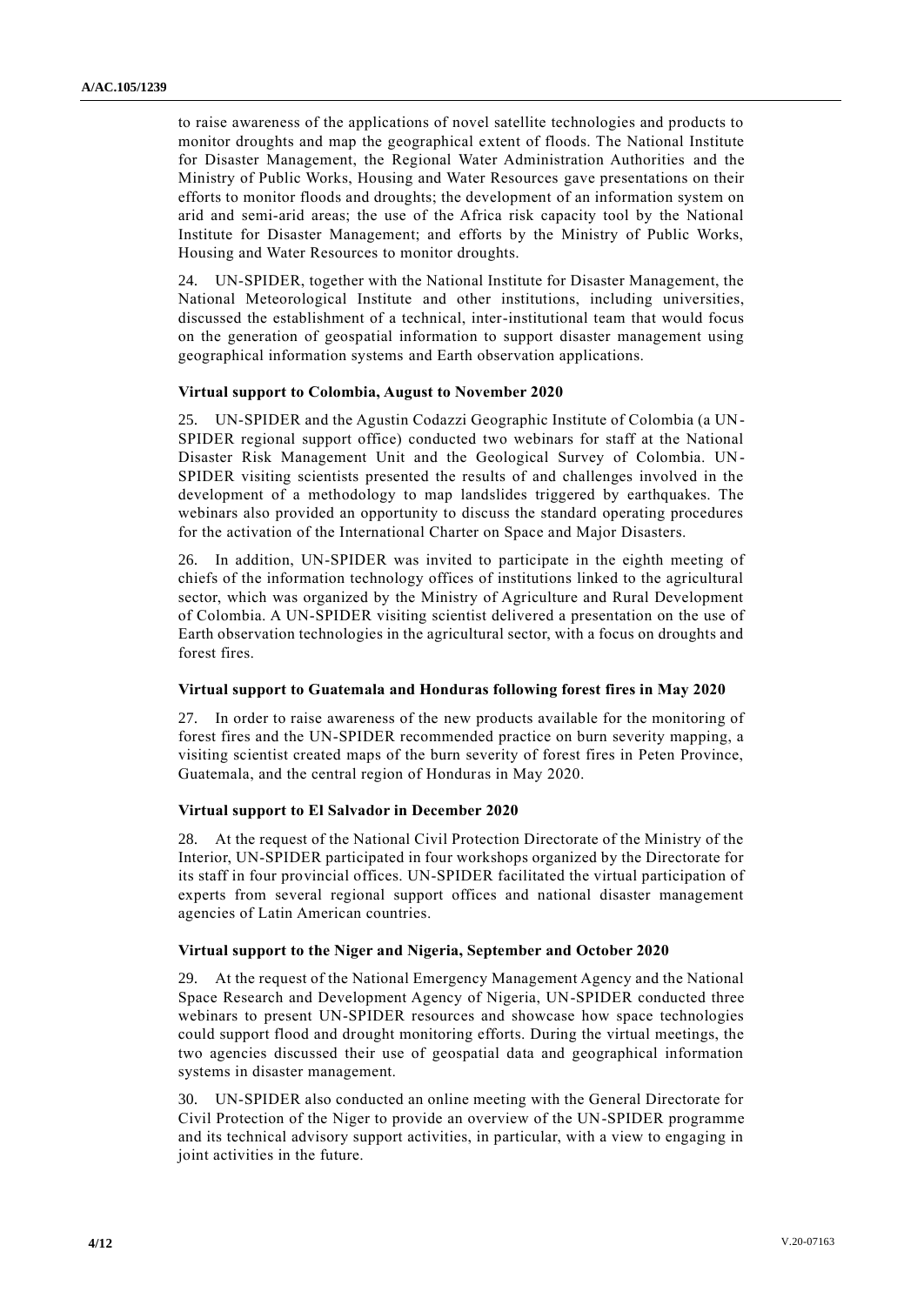#### **Technical advisory support to Mongolia, July to December 2020**

31. As a result of the COVID-19 pandemic, a technical advisory support mission to Mongolia scheduled for July to December 2020 could not go ahead. Instead, UN-SPIDER offered the National Emergency Management Agency of Mongolia the services of a national consultant for five months in order to facilitate the use of space based information in disaster management.

32. During this period, three capacity-building programmes were carried out with officials from various stakeholder agencies and provincial offices of the National Emergency Management Agency. The national consultant supported the strengthening of the Platform for Real-time Impact and Situation Monitoring, which was developed by the World Food Programme and the National Emergency Management Agency. The consultant also assisted the National Emergency Management Agency in becoming an authorized user of the International Charter on Space and Major Disasters.

33. With a view to the provision of continued support in 2021, the National Emergency Management Agency and UN-SPIDER submitted a project proposal on a web-based integrated national disaster information system to the Resident Coordinator's Office.

#### **Technical advisory support to Sri Lanka, from November 2020**

34. In 2019, UN-SPIDER and the Disaster Management Centre of Sri Lanka developed a geospatial dashboard that identifies indicators of the Sendai Framework for Disaster Risk Reduction 2015–2030 that can be supported by Earth observation data and compiles key data sources available in the public domain and within government agencies in Sri Lanka.

35. In 2020, UN-SPIDER offered the Centre the services of a national consultant for five months. The consultant has been working with the Centre and the International Water Management Institute, a regional support office based in Sri Lanka. This collaboration is expected to lead to the creation of data content in the geospatial dashboard and facilitate the monitoring of Sendai Framework targets.

### **Training on flood mapping with radar data in Tunisia, 9–11 March 2020**

36. To support the National Civil Protection Office of Tunisia and other government agencies in using space-based information for disaster management, UN-SPIDER conducted a training course in Tunis from 9 to 11 March. The training course highlighted the relevance and usefulness of remote sensing and satellite data as a decision-making tool in risk and disaster management. The 12 course participants were introduced to the basic principles of synthetic aperture radar and applied the recommended practice for flood mapping with Sentinel-1 radar data using the Sentinel Application Platform of the European Space Agency.

## **Virtual training on flood mapping with radar data for Nigeria, 21–23 September 2020**

37. In order to strengthen the capacity of the National Emergency Management Agency of Nigeria to use space-based information to respond to floods in the country, UN-SPIDER conducted an online training course on flood mapping with Sentinel-1 radar imagery in Google Earth Engine. The three two-hour sessions were attended by staff at the National Emergency Management Agency and the National Space Research and Development Agency.

#### **Virtual training on flood mapping with radar data for the Niger, 26 and 27 November 2020**

38. In order to strengthen the capacity of the General Directorate for Civil Protection of the Niger to use space-based information to respond to floods in the country, UN-SPIDER conducted an online training course on flood mapping with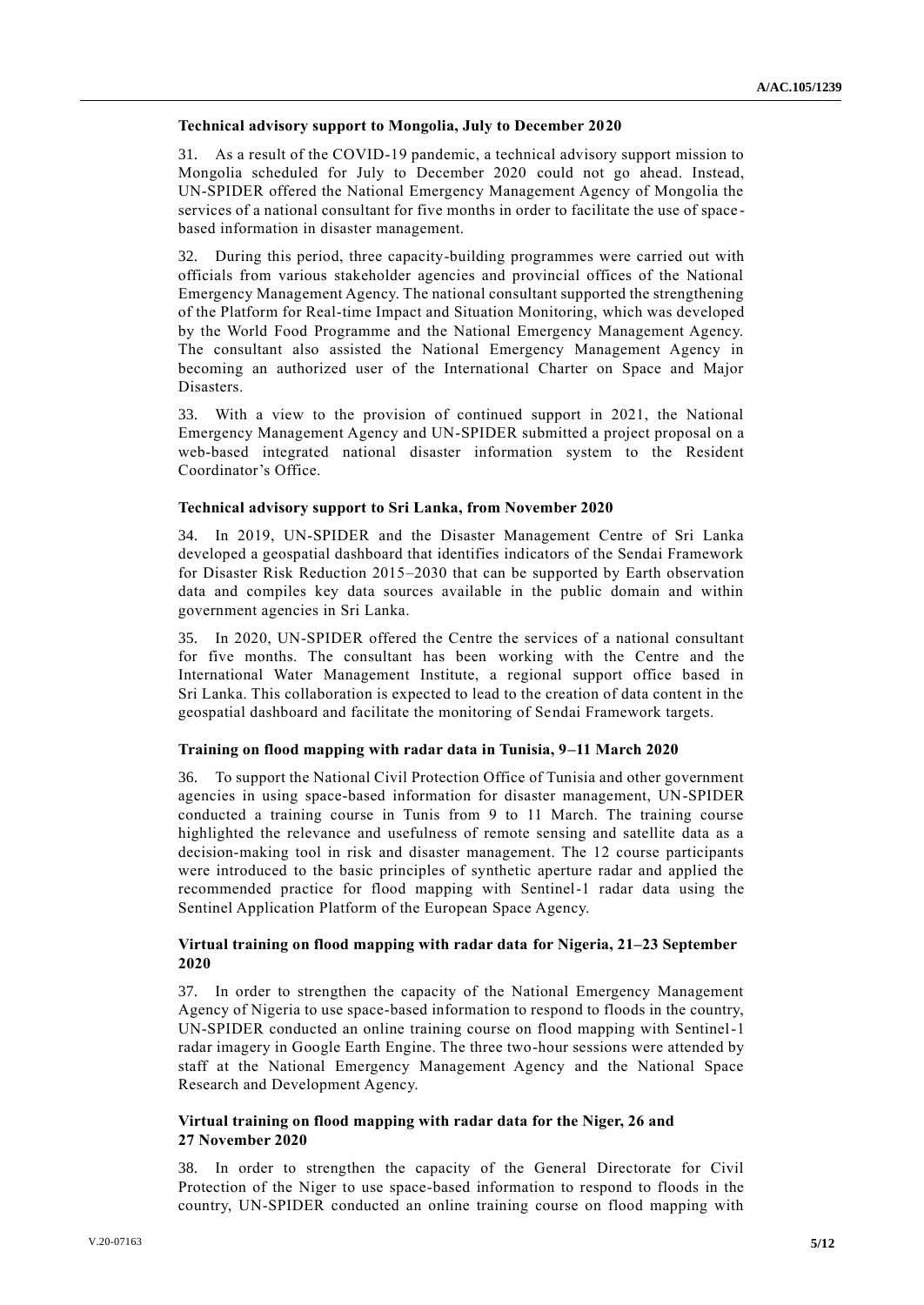Sentinel-1 radar imagery in Google Earth Engine. During the training, participants were introduced to the basic principles of radar remote sensing, learned to use the recommended practice, explored the process with selected case studies and presented the results in geographical information systems as flood maps.

## **B. Outreach and networking activities**

39. The present section covers: (a) events organized or co-organized under the UN-SPIDER programme; and (b) contributions to events organized on the initiative of various partner organizations.

### **1. Events organized or co-organized under the UN-SPIDER programme**

### **Regional training for the arid region of Western Asia, Istanbul, Turkey, 18–20 February 2020**

40. An international capacity-building programme on combating disasters in arid regions using space-based and geospatial technologies in Turkey was offered to promote the use of space-based information in disaster management in Western Asia. The activity benefited from technical and financial contributions from Delta State University, which is a regional support office of UN-SPIDER in the United States of America. A total of 22 participants from 11 countries attended the training.

#### **UN-SPIDER webinar on the theme "Novel satellite products and services for forest fire management", 10 June 2020**

41. With the support of a visiting scientist, UN-SPIDER conducted an international webinar to raise awareness of novel products and services to map the burn severity of forest fires. The webinar addressed the use of products and services using the Sentinel-5P and GOME-2 satellite sensors and state-of-the-art Copernicus operational datasets in applications for forest fire management and monitoring systems, to map forest fires using cloud-based solutions and atmospheric observations of fire emissions. More than 200 participants, from Latin American countries as well as from Germany, India and Spain, took part in the webinar.

## **UN-SPIDER virtual international expert meeting on the theme "Space-based solutions for risk and disaster management in Africa", 30 June–2 July 2020**

42. UN-SPIDER and the Centre for Remote Sensing of Land Surfaces of the University of Bonn (a UN-SPIDER regional support office) jointly conducted a virtual international expert meeting. The meeting addressed the role of satellite technologies and novel applications developed by the space community in responding to challenges posed by natural hazards in Africa. It brought together nearly 60 participants from disaster management agencies, space agencies, other government agencies and universities of eight African countries, several United Nations entities, experts from a number of UN-SPIDER regional support offices and the Africa Regional Centre for Space Science and Technology Education – in English Language, and experts from institutions in other countries.

43. The virtual expert meeting comprised three sessions held over three days on the topics "Space technologies for early warning: opportunities and lessons learned", "Integrating dynamic data sources in decision support systems for disaster" and "The way forward: harnessing the power of integrated dynamic data sources". In addition, a training session was delivered by the Joint Research Centre of the European Commission on the use of the Global Flood Awareness System, a web-based application that provides daily flood forecasts.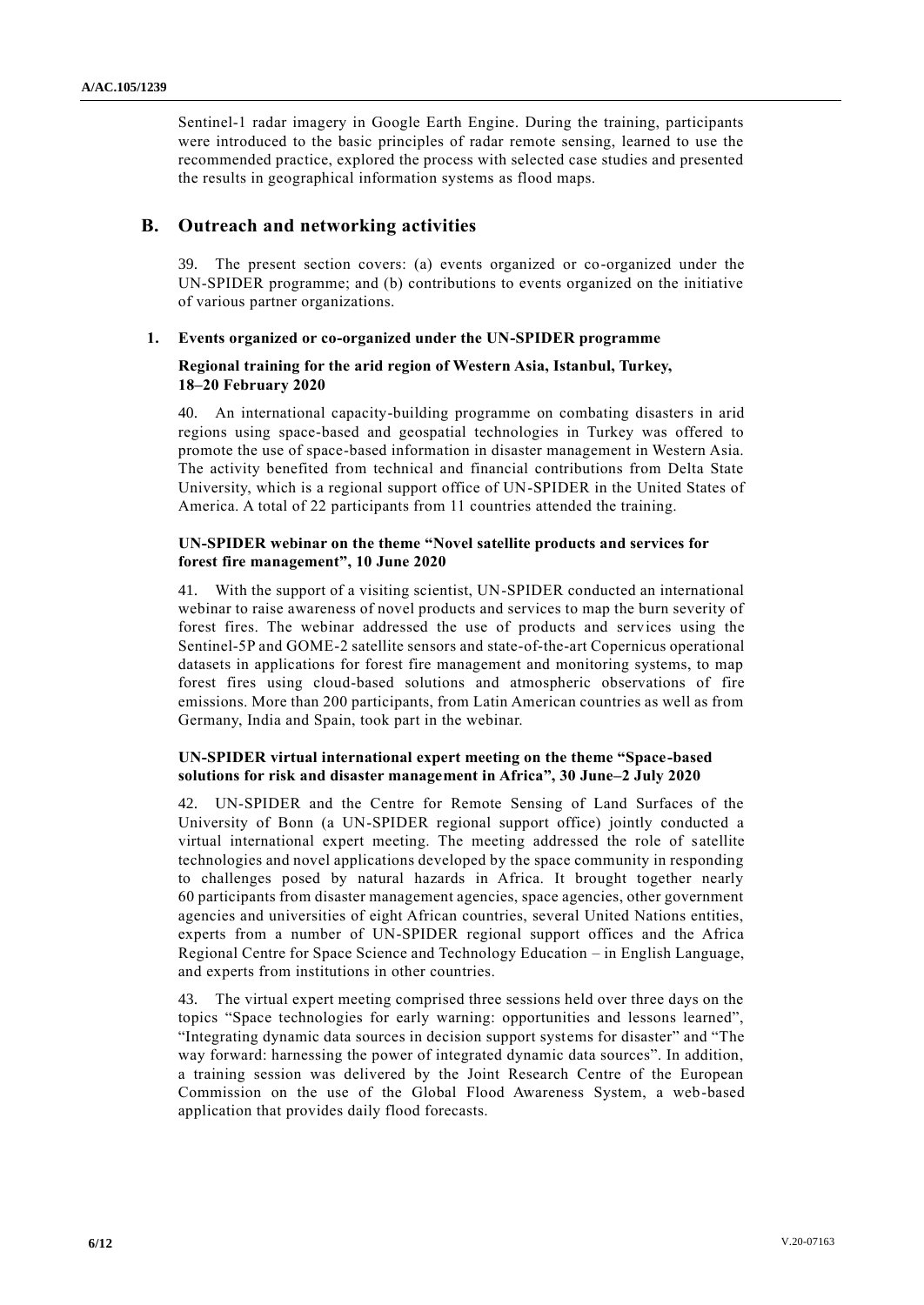## **UN-SPIDER virtual regional expert meeting for Latin America and the Caribbean on the theme "Space-based solutions for disaster risk reduction and emergency response in Latin America", 22–24 September 2020**

44. UN-SPIDER and four regional support offices (Argentina, Brazil, Colombia and Mexico) co-organized a virtual regional expert meeting to address the role of satellite technologies and novel applications developed by the space community in responding to challenges posed by natural hazards in Latin America and the Caribbean. The meeting was attended by nearly 200 people from approximately 70 disaster management agencies, space agencies, other government agencies and universities in 15 countries, various United Nations entities, experts from the Regional Centre for Space Science and Technology Education for Latin America and the Caribbean, and experts from regional institutions, including the Central American Integration System and the Coordination Centre for the Prevention of Natural Disasters in Central America.

45. Presentations were delivered by representatives of the UN-SPIDER regional support offices, national disaster management agencies, space agencies and regional organizations, and discussion sessions were held.

46. Participants agreed on the need to continue taking note of advances made by Latin American institutions in the use of space technologies and in the establishment of a regional technical group of professionals to contribute to disaster response efforts.

### **Annual meeting with regional support offices, 4 and 5 November 2020**

47. A virtual meeting of the UN-SPIDER regional support offices was attended by 18 regional support offices. Two new regional support offices were introduced, and updates were given on ongoing and upcoming activities. A number of thematic issues were discussed, including the engagement of end users, gender inclusivity and the potential for cooperation between regional support offices.

## **United Nations International Conference on Space-based Technologies for Disaster Risk Reduction on the theme "Lessons learned during the unprecedented pandemic situation", virtual event, 24 and 25 November 2020**

48. In view of the measures put in place to curb the COVID-19 pandemic, disaster management agencies require precise information on hazards and risks and early warning of upcoming disasters in order to keep communities safe and plan effective emergency responses.

49. The theme of the United Nations International Conference on Space-based Technologies for Disaster Risk Reduction was "Lessons learned during the unprecedented pandemic situation"; the conference explored those lessons through the use of space-based tools and geospatial information.

50. The two-day conference was co-organized by UN-SPIDER with the support of the United Nations Office for Disaster Risk Reduction and was attended by 204 people from 50 countries, representing over 110 organizations.

## **Massive open online course on geospatial applications for disaster risk management**

51. A massive open online course on geospatial applications for disaster risk management was developed by UN-SPIDER and the Centre for Space Science and Technology Education for Asia and the Pacific. It was a free, self-paced online training programme available to all those wishing to enhance their capabilities in the use of geospatial and Earth observation technologies in disaster risk management.

52. A total of 18 experts from 12 organizations contributed to 20 sessions. The course was launched on 13 October 2020 – the International Day for Disaster Risk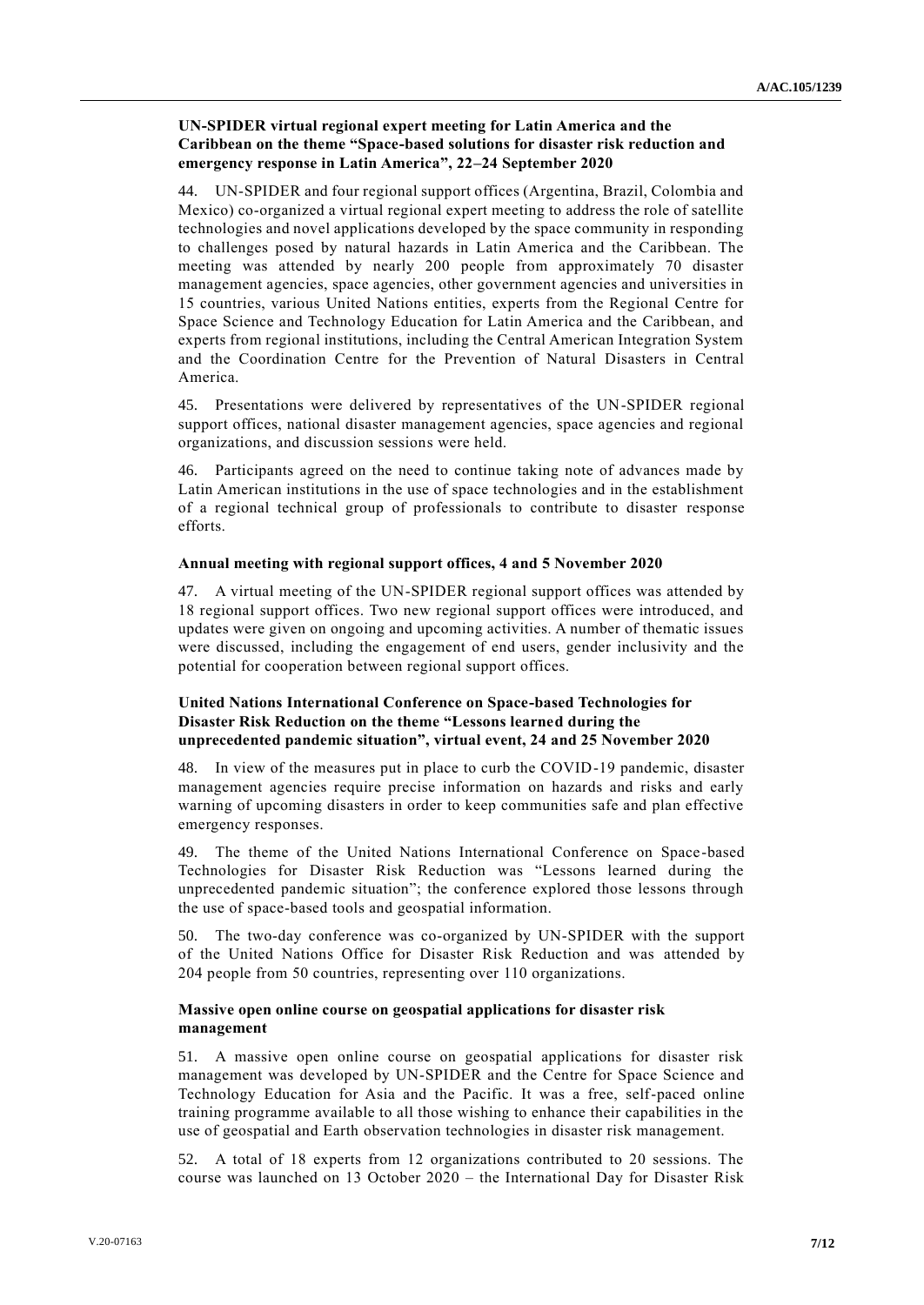Reduction – and remained open until 30 November. More than 34,000 participants from approximately 140 countries enrolled in the course.

#### **2. Organization of or contributions to other initiatives, events and webinars**

53. UN-Spider made the following contributions to events organized on the initiative of various partner organizations:

(a) Contribution to the Blueprint strategy review of the Committee of Experts on Global Geospatial Information Management;

(b) Contribution to the geospatial strategy of the United Nations Geospatial Network, coordinated by the Office of Information and Communications Technology;

(c) Space4Health webinar, organized by the Office for Outer Space Affairs, 14 May 2020;

(d) Webinar on disaster and world heritage with a focus on pandemics, organized by the United Nations Educational, Scientific and Cultural Organization (UNESCO) Category II Centre for Asia and the Pacific, 22 May 2020;

(e) Webinar on space-based inputs for locust early warning and preparedness, organized by the Office for Outer Space Affairs, 12 June 2020;

(f) Webinar on advancing humanitarian responses through space technology, organized by the World Humanitarian Forum, 2 July 2020;

(g) Earth observation – critical information ahead of crises, organized by the Special Centre for Disaster Research of Jawaharlal Nehru University, India, 5 July 2020;

(h) Third training of trainers on Sendai Framework monitoring and disaster loss accounting, organized by the United Nations Office for Disaster Risk Reduction, 29 October 2020;

(i) United Nations/Austria symposium on the theme "Space applications for Sustainable Development Goal 13: Climate Action", 2 September 2020;

(j) World Space Forum, organized by the Office for Outer Space Affairs, 7 October 2020;

(k) Workshop on space for intelligent health, organized by the European Space Agency, 3 November 2020;

(l) Office for Outer Space Affairs space law conference on the theme "Emerging issues in space law and policy – perspectives for African nations", 9 December 2020.

# **C. Knowledge management**

54. Knowledge management is at the core of UN-SPIDER activities. By systematically and continuously compiling the knowledge and available resources held by individuals and institutions, UN-SPIDER aims to transfer lessons learned, highlight innovations and foster collaborative practices. The communities involved in the field of work of UN-SPIDER include many different actors: disaster responders, disaster risk specialists, policymakers, remote sensing experts, space technology providers, academics and researchers.

#### **1. Knowledge portal**

55. The UN-SPIDER knowledge portal [\(www.unspider.org\)](http://www.unspider.org/) is one of the cornerstones of the programme as it hosts information on all activities conducted by the programme as well as by the disaster management, emergency response and space communities. The number of visitors to the portal has continually increased since it was launched. In 2020, the average number of monthly visits to the knowledge portal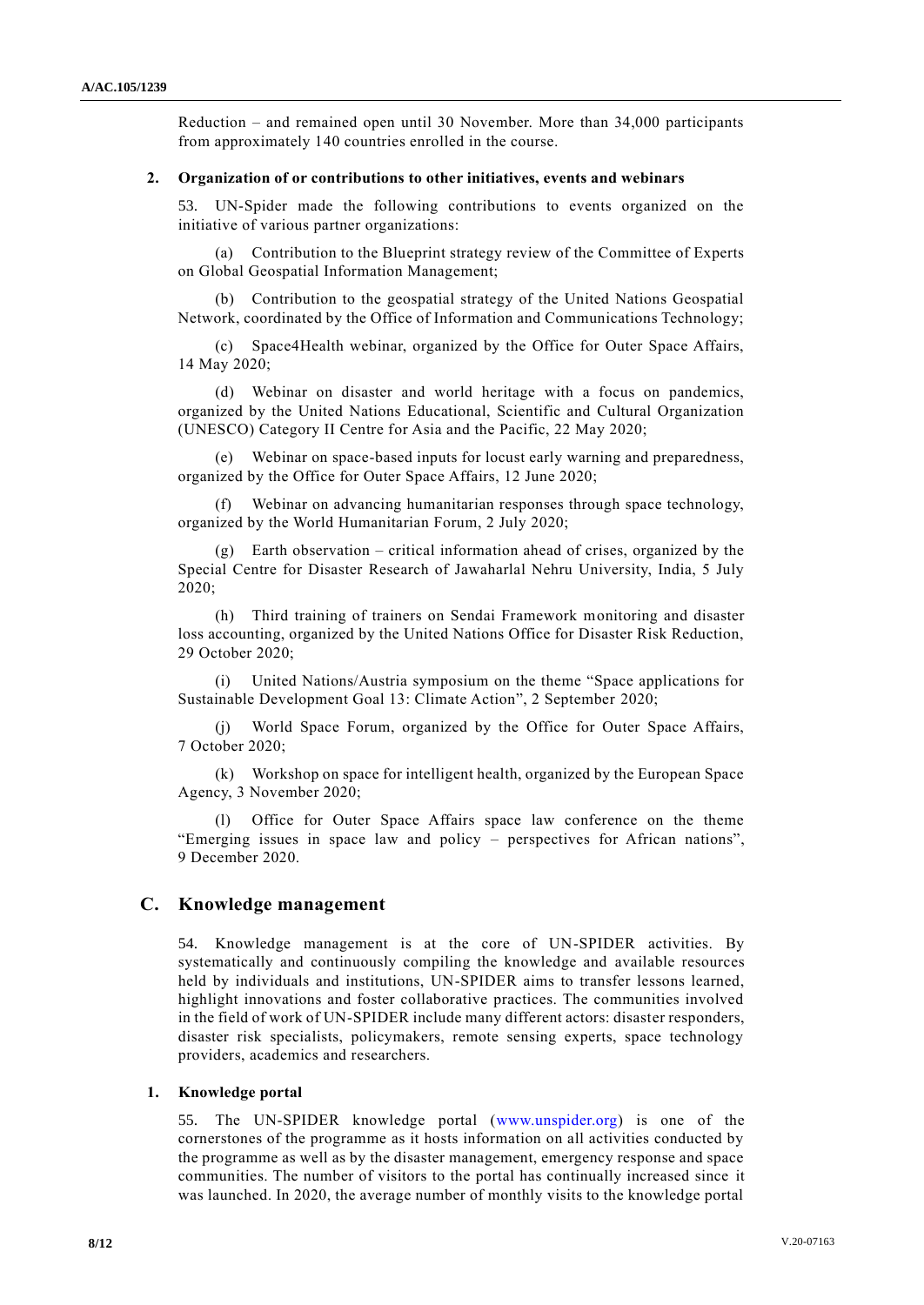increased by over 30 per cent, from 30,000 to approximately 40,000. By the end of 2020, the number of content items had increased to more than 9,100. The sections with the highest addition rates include the news, events, data sources and institutions sections.

56. To enable a broader audience to access the information, step-by-step procedures, known as recommended practices, were created by the programme and its partners. The Space and Upper Atmosphere Research Commission of Pakistan, which is a UN-SPIDER regional support office, provided a recommended practice for "drought hazard monitoring and assessment".

57. The programme developed a recommended practice on the use of Sentinel-1 radar imagery to assess the extent of floods using the cloud-based Google Earth Engine tool, a recommended practice on the detection of earthquake damage to urban areas using Sentinel-1 radar imagery, and a recommended practice relating to the integration of remote sensing data on recurring floods, infrastructure and socioeconomic circumstances using free and open-source software to support prevention and preparedness efforts.

58. An additional version of the recommended practice on monitoring drought using vegetation indexes was developed to facilitate its use with cloud-based solutions.

59. UN-SPIDER published three background information pages on how to use space-based technologies to address specific hazards and related technical questions, entitled "data applications of the month", were published in both English and Spanish. They covered the topics of river flooding, space data infrastructure and geospatial data management, and machine learning for flood detection.

60. UN-SPIDER also published background information pages on the topics "early warning systems" and "the United Nations and early warning", alongside pages dedicated to the International Asteroid Warning Network and the International Space Weather Initiative. In addition, several "user stories" were published with the assistance of UN-SPIDER partners, on topics such as landslide susceptibility, flood modelling and the monitoring of volcanic activities.

61. Efforts were made to incorporate additional content in the Spanish and French versions of the UN-SPIDER knowledge portal. As a result, the number of visits to the Spanish version increased substantially compared with previous years.

62. In order to facilitate the discovery of relevant content on the UN-SPIDER knowledge portal and encourage users to explore related pages, the website's information architecture has been further improved by linking content that covers the same natural hazards, space technologies and UN-SPIDER activities.

63. UN-SPIDER has also improved the links on the knowledge portal to the activities of the regional support offices and the hazards they address.

#### **2. Use of cloud-based solutions**

64. Given the limited information technology resources of civil protection agencies, as observed during technical advisory support activities, UN-SPIDER increased the use of cloud-based geographical information system solutions. Examples include the use of online systems such as Google Earth Engine in recommended practices and the promotion of web-based systems during technical advisory support and outreach activities.

65. UN-SPIDER makes regular use of the Copernicus Data and Exploitation Platform developed by the German Aerospace Centre. The platform offers access to remote sensing data and cloud computing resources, which UN-SPIDER has been using to process remote sensing data in order to support Member States during emergencies.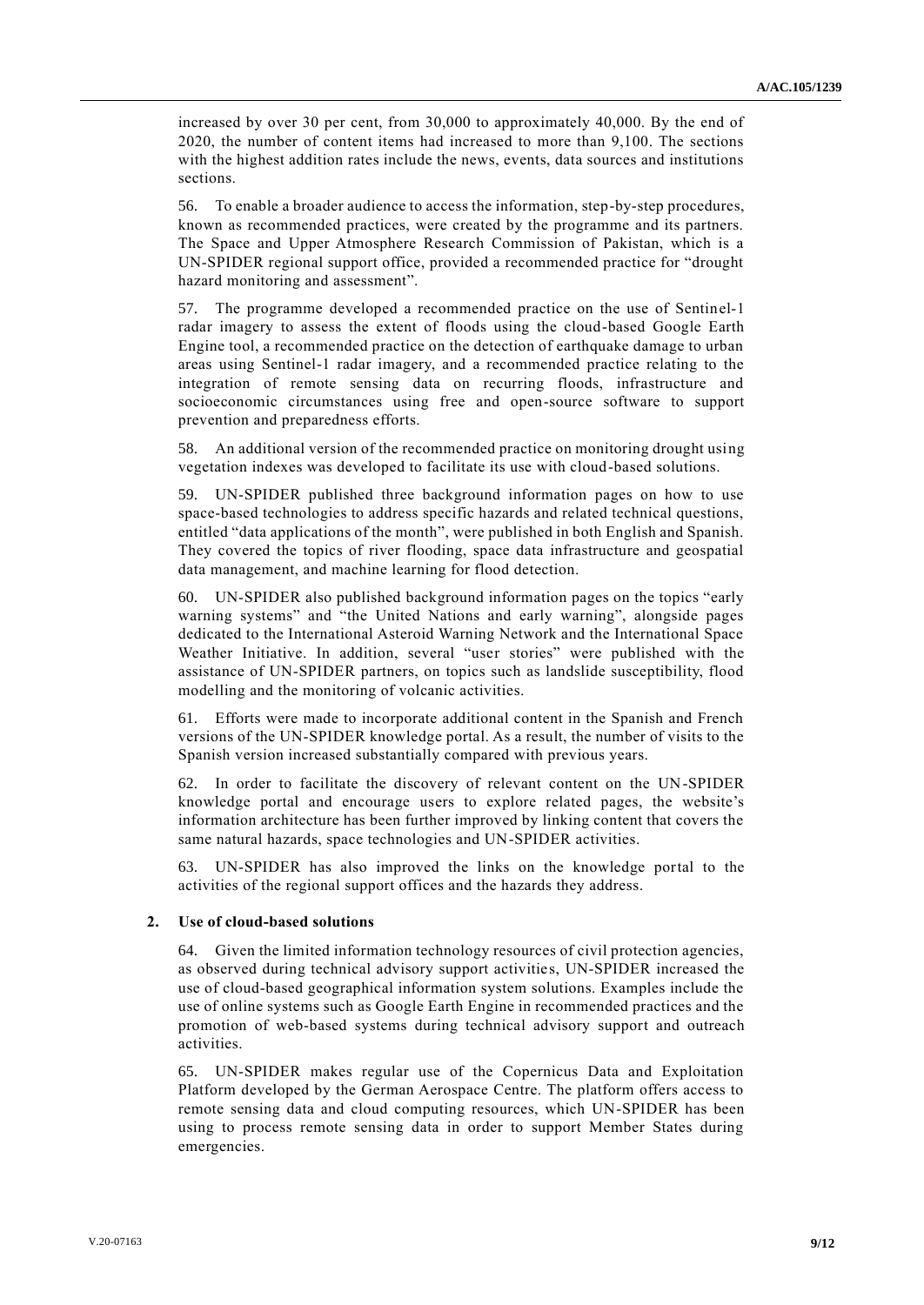#### **D. Support to emergencies**

66. As part of its activities, UN-SPIDER facilitated activation of the International Charter on Space and Major Disasters on the following four occasions:

(a) On behalf of the Department of Disaster Management of Myanmar for a landslide at a jade mine on 2 July that killed more than 180 people;

(b) On behalf of the Ministry of Agriculture and Natural Resources of the Sudan on 8 August 2020 following extreme and unprecedented floods that killed more than 150 people and affected more than 875,000;

(c) On behalf of the National Civil Protection Directorate of the Niger. Heavy rainfall caused widespread flooding along the Niger River, killing at least 45 people and displacing more than 225,000 in various areas, including Niamey, Tenda, Diffa, Baleyara, Tahoua, Bangi and Dogondoutchi;

(d) On behalf of the Federal Civil Protection System and the Mexican Space Agency owing to extremely large floods in the Tabasco region. The flooding began at the end of October and continued until the end of November 2020.

67. UN-SPIDER also provided space-based information and support to several Member States and organizations that requested assistance following disasters:

(a) To the National Civil Protection Office of Tunisia in addressing fires in the country between May and August. UN-SPIDER created a map indicating active fire hotspots and burned areas;

(b) To the National Emergency Management Agency of Nigeria owing to floods in September 2020. UN-SPIDER mapped flooding along the Niger River in Nigeria through the UN-SPIDER recommended practice on flood mapping and damage assessments using Sentinel-1 radar imagery in Google Earth Engine;

(c) To the General Directorate for Civil Protection of the Niger in responding to floods and wildfires in the country in October and November 2020. UN-SPIDER mapped floods along the Niger river using Sentinel-1 radar data and created a map indicating active fire hotspots to assess the burn severity of affected vegetation using Sentinel-2 satellite imagery in Google Earth Engine;

(d) UN-SPIDER and its visiting scientists created a number of maps of rural areas in the State of Oaxaca that were hit by landslides triggered by an earthquake on 23 June 2020. Radar interferometry procedures were employed with Sentinel-1 satellite radar images and change detection techniques were used with Sentinel-2 optical imagery. Airbus Defence and Space donated high-resolution TerraSAR X radar imagery for this assessment. The results were presented to the Mexican Space Agency, the National Centre for Disaster Prevention and the Federal Civil Protection System of Mexico.

68. In November 2020, two powerful hurricanes, Eta and Iota, struck Central America. The hurricanes triggered floods in the lower basins of many rivers, including the Aguán, Choluteca, Patuca and Ulúa in Honduras. In the case of Guatemala, floods were triggered along the Pasión, Motagua, Polochic and Usumacinta rivers. UN-SPIDER supported disaster response efforts in Honduras and Guatemala as follows:

(a) At the request of the Permanent Contingency Commission of Honduras, the National Coordinating Agency for Disaster Reduction of Guatemala and the Coordination Centre for the Prevention of Natural Disasters in Central America, UN-SPIDER created a number of maps of areas in Honduras and Guatemala that were affected by floods;

(b) The maps were also shared with staff at the Economic Commission for Latin America and the Caribbean and the national offices of the United Nations Office for the Coordination of Humanitarian Affairs in Honduras and Guatemala. The Economic Commission for Latin America and the Caribbean was tasked with carrying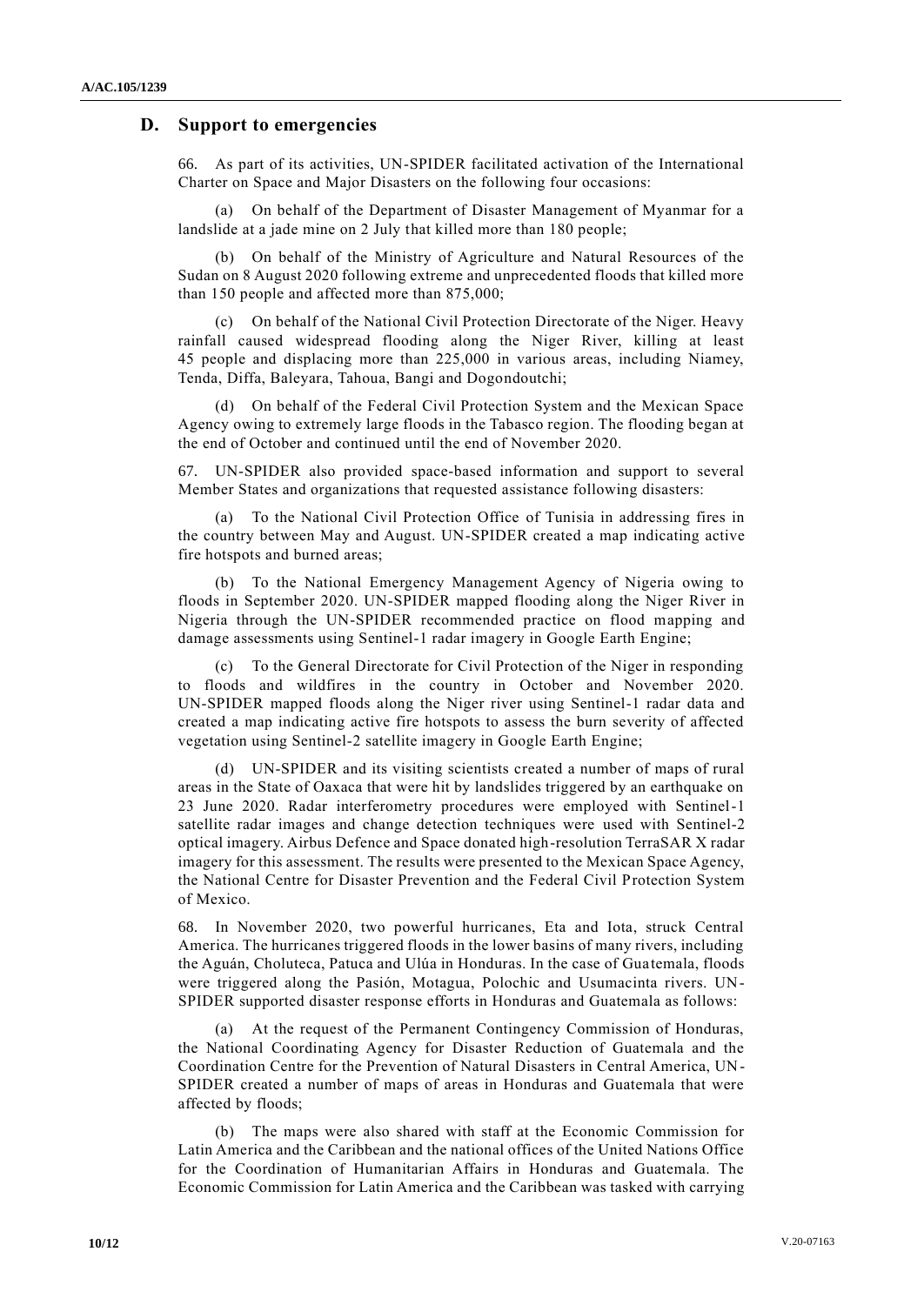out a damage assessment of the impacts in Honduras and Guatemala and benefited from the maps produced by UN-SPIDER.

#### **Raising awareness of the International Charter on Space and Major Disasters**

69. Cooperation between the International Charter and the Office for Outer Space Affairs was highlighted and detailed in statements and presentations at several international events and conferences during the reporting period. Every opportunity was taken by the Office to raise awareness of the opportunities offered by the International Charter, in particular, its universal access initiative.

70. UN-SPIDER has been working with relevant institutions in Cameroon, Costa Rica, Ethiopia, the Gambia, Mozambique, the Niger, Panama, Zimbabwe and the Cayman Islands to support them in becoming authorized users of the International Charter.

#### **Raising awareness of the Copernicus Emergency Mapping Service**

71. In addition to raising awareness of the Charter, the Copernicus Emergency Mapping Service was also highlighted and detailed in statements and presentations at international events and missions during the reporting period, including at the UN - SPIDER virtual international expert meeting on the theme "Space-based solutions for risk and disaster management in Africa", held from 30 June to 2 July 2020.

72. Furthermore, the Copernicus Emergency Mapping Service and the Copernicus Risk and Recovery Service were activated at the request of the Permanent Contingency Commission of Honduras and the Coordination Centre for the Prevention of Natural Disasters in Central America following Hurricanes Eta and Iota in November 2020.

# **III. Voluntary contributions**

73. In its resolution [74/82,](http://undocs.org/A/RES/74/82) the General Assembly encouraged Members States, on a voluntary basis, to provide UN-SPIDER with the additional resources necessary to address the increasing demand for support successfully and in a timely manner. Since its establishment, the programme has benefited from voluntary contributions (cash and in-kind) from the following Governments: Austria, China, Croatia, Czechia, Germany, Indonesia, Mexico, Republic of Korea, Spain, Switzerland and Turkey.

74. The successful implementation of activities in 2020 benefited from the support and voluntary contributions received from the following Governments and entities:

(a) The Government of China contributed 1,100,000 yuan to support the activities of the UN-SPIDER office in Beijing and the services of one expert from the National Disaster Reduction Centre of China;

(b) The University of Bonn in Germany contributed 101,474 euros towards the conduct of activities by the UN-SPIDER office in Bonn between June 2020 and June 2021. Within the scope of the cooperation agreement between the University of Bonn and the UN-SPIDER office in Bonn, UN-SPIDER will plan and implement international conferences and expert meetings, undertake knowledge management efforts and provide technical advisory support to Member States, with a focus on Africa;

(c) The Government of Germany contributed the services of an associate expert on a non-reimbursable loan basis;

(d) The Government of Mexico, through the Autonomous University of the State of Mexico and the National Science and Technology Council of Mexico, extended the stay of a visiting scientist in the Bonn office;

(e) The UN-SPIDER programme benefited from the support provided by a visiting scientist from Colombia;